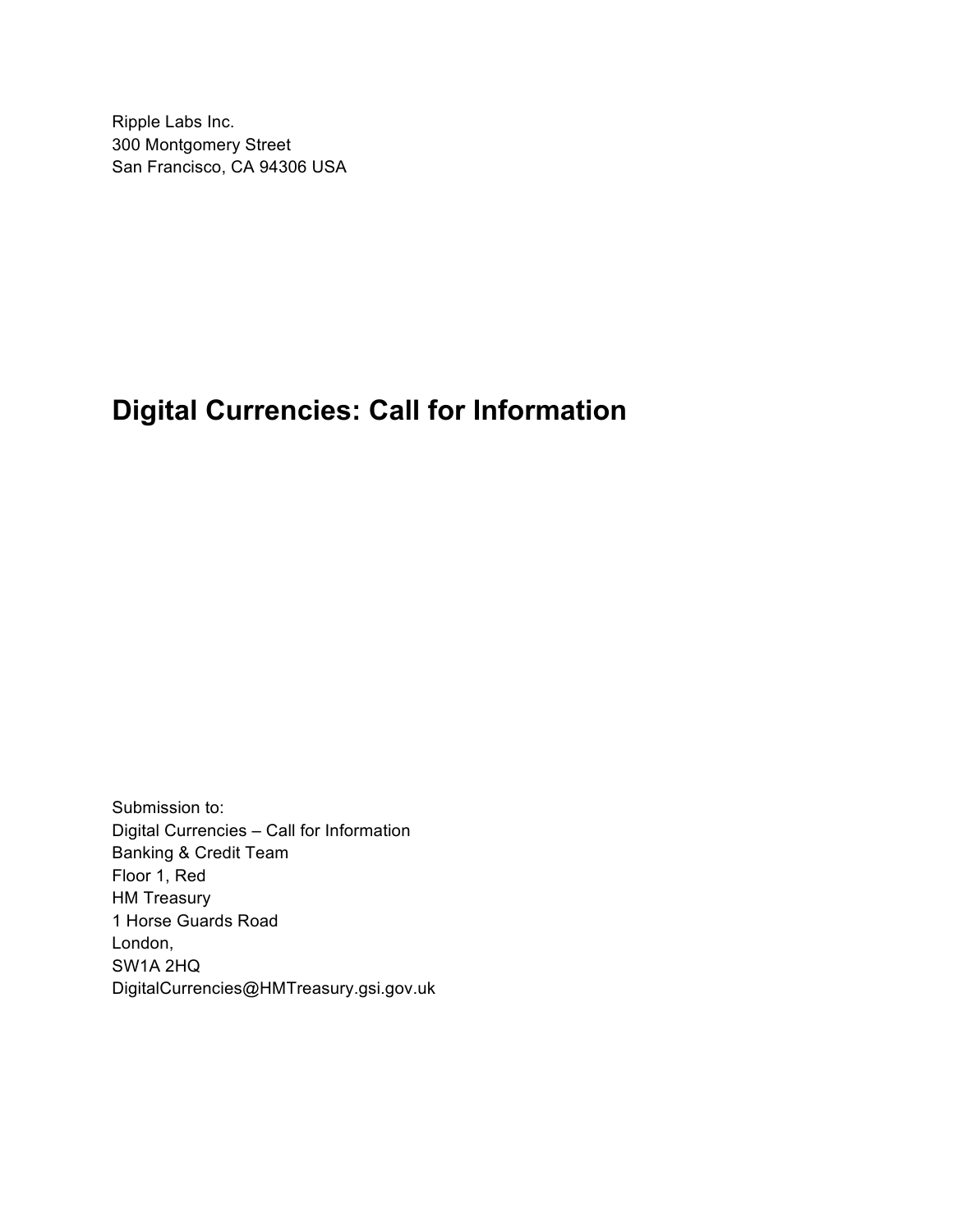

3 December 2014

#### **VIA EMAIL DigitalCurrencies@HMTreasury.gsi.gov.uk**

Digital Currencies – Call for Information Banking & Credit Team Floor 1, Red HM Treasury 1 Horse Guards Road London, SW1A 2HQ

Sub: Digital Currencies: Call for Information

Dear Madam/Sir:

Ripple Labs, Inc. ("Ripple Labs") submits the following comments in response to your Call for Information on Digital Currencies.

Ripple Labs is the parent company that created and supports the Ripple protocol—an opensource, distributed payment protocol for accounting for financial balances held within and moved between ledgers. The Ripple protocol enables payment in any fiat or virtual currency, including the math-based virtual currency developed by Ripple Labs, XRP.

Ripple Labs appreciates HM Treasury's collaborative approach to exploring digital currencies and look forward to future discussions as this important topic evolves within and beyond the UK. Ripple Labs would welcome further engagement with UK regulators, to improve transaction banking in a compliant way.

Ripple Labs is engaging with financial institutions around the world, including the UK, to implement an open, free, and universally acceptable global protocol for funds settlements. Being a transformative technology, especially for cross-border transactions, we believe this can enable UK institutions, small and large businesses and individuals to prosper in global markets.

In the short term, the government can support constructive innovation in this area by clarifying how existing rules and frameworks apply to virtual currency businesses. In the long term, the government should consider devising a tiered, risk-based regulatory scheme. Regulation around using a distributed ledger as a new/free payment rail is unclear and is a barrier to innovation.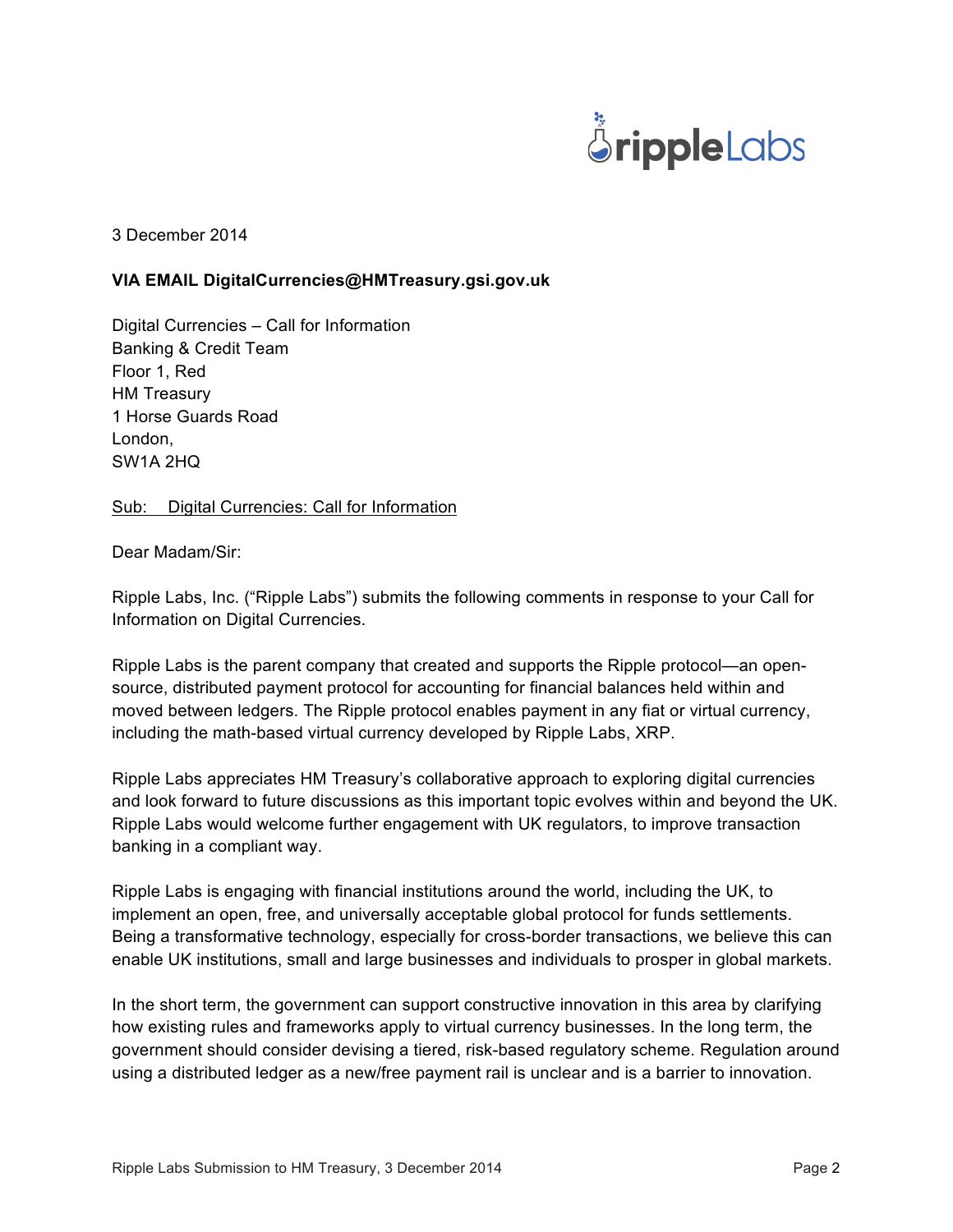Banks see value in Ripple but are hesitant to move forward without clarity from regulators to test the new technology in a pilot phase.

Digital currency is an enabling component of the Ripple protocol, but is not intended as a replacement for fiat currencies like the pound sterling. Our proposed use of digital currency is as a component of a protocol that can reduce friction between financial institutions and accelerate the velocity of financial transactions through cheap and plentiful liquidity.

We believe an effective regulatory framework can provide a foundation for fostering innovation in this potentially transformative area of technology. The goal is to provide clarity without stifling the promise of these technologies. Instead, smart regulations can level the playing field, legitimize a burgeoning industry, and empower entrepreneurs.

Attached are our responses to your questions. We are happy to provide further information if you have additional questions or would like clarification of any of our responses.

Sincerely,

Chris Larsen CEO Ripple Labs Inc.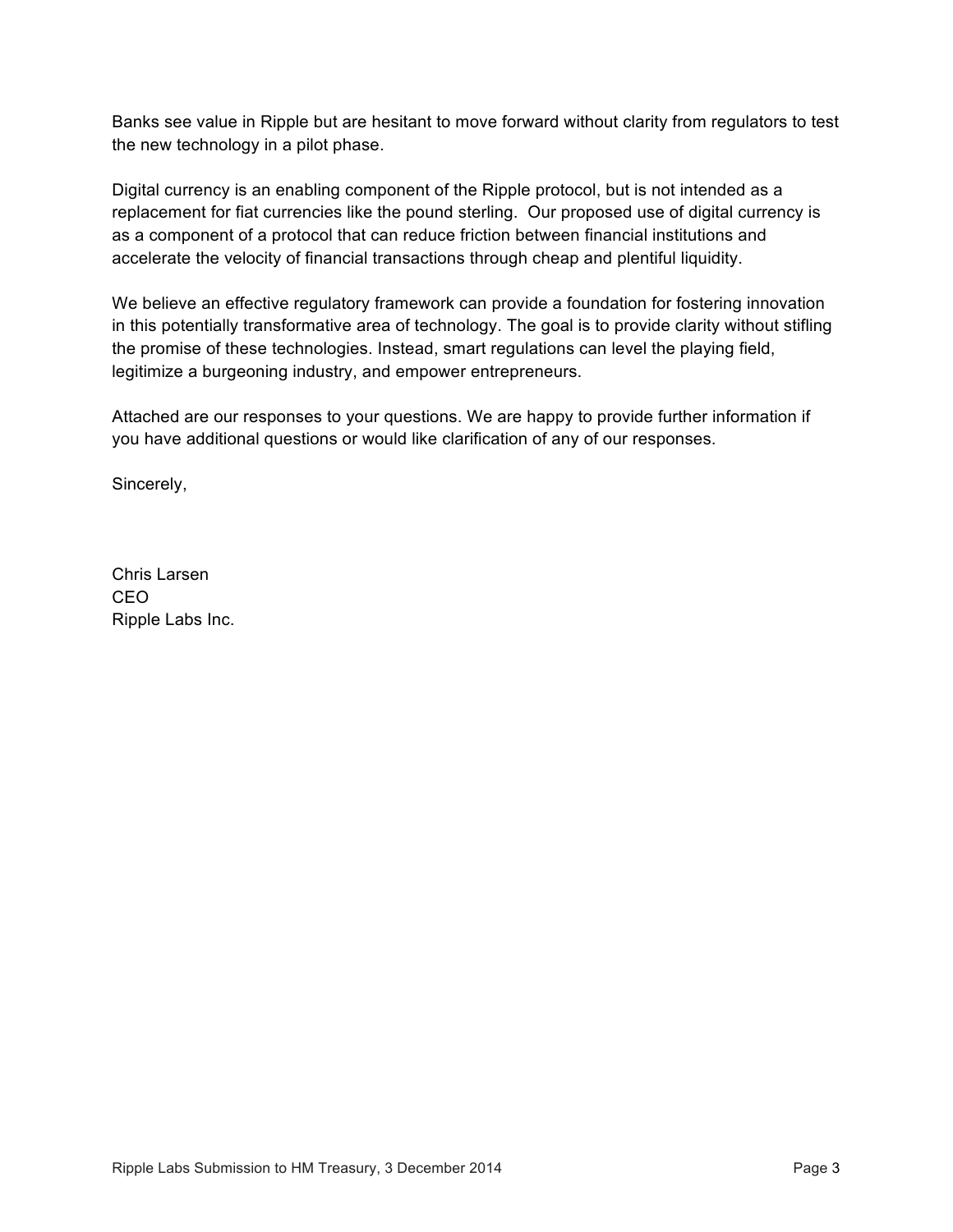### Executive Summary

#### **Regulatory approach**

- We believe that the government *should* create standards for digital currency businesses that address risks posed to consumers. In devising a regulatory regime, regulators should tailor requirements that specifically apply to digital currency businesses based on the specific risks they pose.
- In the short term, the government should clarify which existing rules and frameworks apply to virtual currency businesses (i.e., MSB under HM Revenue and Customs, or e-money license from the Financial Conduct Authority, etc.).
- To support innovation, regulators may consider a tiered regulatory scheme in the long run. Under such a scheme, smaller entrepreneurial companies could operate under a registration system, with lighter requirements than more established and larger players. Businesses operating above a certain threshold (in terms of risk and volume) could be required to obtain licenses to operate.
- Harmonizing a global standard for digital currencies could provide clarity and an even playing field for technologists and companies that innovate using digital currencies.
- The various virtual currencies that are assets and the protocols that have been built around them (Bitcoin, XRP, Litecoin and others) present a relatively consistent set of issues that can be addressed by a single regulatory framework.
- As pure technologies, these protocols cannot themselves be regulated. However, the entities that make use of the protocols to buy, sell, or exchange those virtual or fiat currencies can be subject to regulation.

#### **Benefits of digital currencies**

- Ripple Labs does not share the view that digital currencies should replace fiat currencies. For many reasons, including geo-political considerations, it is highly unlikely that any digital currency could pose a meaningful threat to monetary or fiscal stability for the foreseeable future.
- Utilizing digital currencies could be particularly attractive for both lowering the cost and substantially increasing the speed of cross-border payments, where values are linked to stable national currencies and quickly exchanged.
- Protocols utilizing digital currencies have the potential to significantly lower transaction costs. Real-time payment systems offer tangible benefits to national economies through increasing efficiency and liquidity, which has an impact on GDP growth.
- At the consumer level, Ripple has the ability to reduce the marginal cost of payments to zero.
- By significantly lowering the cost of cross-border payments, protocols like Ripple allow small business owners to reach out to markets that were previously inaccessible.
- Small and Mid-Sized Banks can benefit by having direct access to international payments without tying up large amounts of capital.
- By significantly reducing settlement time (the Ripple protocol provides funds settlement in approximately five seconds), payments-related protocols can free up corporate capital for more productive uses.
- At the regulatory level, the visibility of the decentralized ledger system facilitates efficient regulatory inquiries. Ledger transparency provides visibility into customer activity and reduces compliance costs.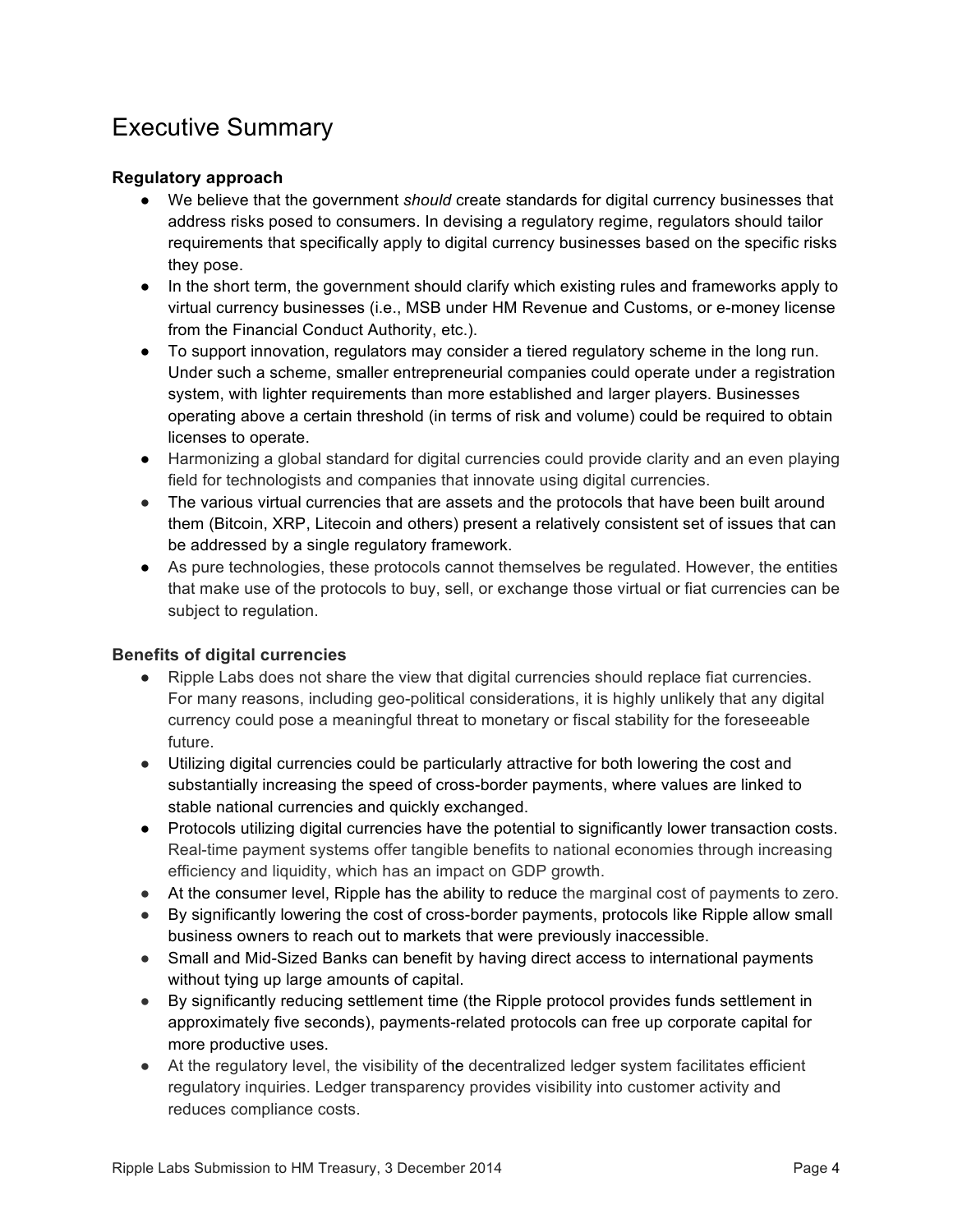## **Background**

#### **About Ripple**

Ripple is an Internet protocol that has the ability to interconnect all disparate payment systems to enable the secure transfer of funds in any currency in real time – it can be analogized to an Internet for money.

Ripple is not a payment system, but rather provides an important component of a payment system: it is technology that permits funds settlement in real time. Ripple does not contain the messaging standards or rule sets which are necessary parts of a payment system; rather, the protocol may be integrated compatibly with established standards and rules.<sup>1</sup>

As a settlement infrastructure, Ripple has the power to transform and enhance today's financial systems. For domestic payments, Ripple is currently used for clearing, with settlement happening on the central bank ledger. Central bank participation in the future could enable real time good funds settlement. Ripple unlocks assets and provides access to payment systems for everyone, empowering the world to move value like information moves today.

#### **About Ripple Labs**

Ripple Labs developed the Ripple protocol, which enables the free and instant exchange of anything of value. The San Francisco-based startup is funded by Google Ventures, Andreessen Horowitz, IDG Capital Partners, FF Angel, Lightspeed Venture Partners, The Bitcoin Opportunity Fund and Vast Ventures.

The software company's team of 75 is comprised of deeply experienced cryptographers, security experts, distributed network developers, Silicon Valley and Wall Street veterans. They contribute code to the protocol and create tools to enable businesses of any size to easily build payment solutions and accelerate the movement of money globally. The team shepherds a movement to evolve finance so that payment systems are open, secure, constructive and globally inclusive.

More information about Ripple Labs and the Ripple protocol can be found in the Ripple Deep Dive White paper, which can be downloaded here.

 $1$  The Bank of England defines a payment system as follows: "[A] payment system requires: agreed technical standards for, and methods of transmitting, payment messages between members (ie agreement on the infrastructure to be used); an agreed means of settling claims amongst members, normally a 'settlement asset', sometimes central bank money; and a set of common operating procedures and rules (on participation, charging, etc)." Under this definition, Ripple is an infrastructure for settlement.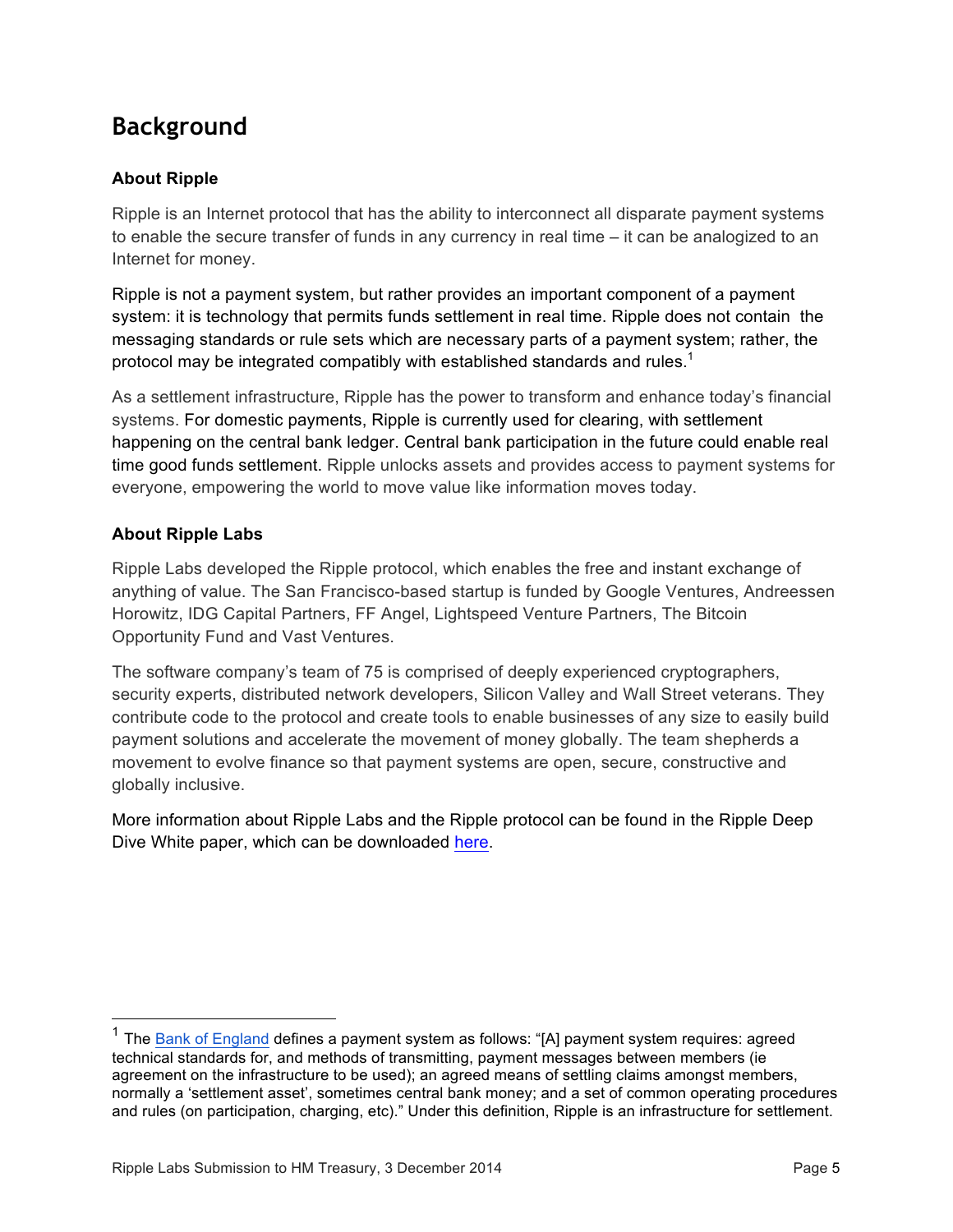### Responses

**Question 1: What are the benefits of digital currencies? How significant are these benefits? How do these benefits fall to different groups e.g. consumers, businesses, government, the wider economy? How do these benefits vary according to different digital currencies?**

In considering the benefits of digital currencies, regulators need to take into account the various uses that can be made of these new technologies. There is a growing recognition that while digital currencies can be used as an asset or store of value, their greater promise lies in the protocols that can be built around them. $<sup>2</sup>$ </sup>

The Ripple protocol is one example of a protocol that incorporates a digital currency. It is a settlement technology that can be used for low-cost, real time transactions in traditional currencies (i.e., GBP, USD) without touching virtual currency. Ripple Labs is working with top 20 banks globally to pilot both domestic and international funds transfer via a distributed ledger. While digital currency is part of the protocol that enables real time settlement, most of the banks that use Ripple will never use virtual currency themselves: they will simply send fiat currencies from one institution to another.

By permitting faster and cheaper payments and allowing point-to-point settlement, protocols like Ripple that make use of digital currency have the potential to benefit many different participants in the financial ecosystem:

- **Consumers** can benefit from significantly lowered costs for making payments, particularly in the cross border setting. Consumers currently pay significant fees to banks for effecting payments, and when sending money across borders, are subject to uncompetitive and often exorbitantly high foreign exchange rates. By enabling point-topoint payments and more competitive exchange rates, protocols like Ripple lower the cost of providing payment services. These cost savings can be passed on to consumers.
- **Small businesses** can benefit by gaining access to new markets. Small businesses are generally built around a stream of relatively small value payments. Because of the costs associated with cross-border payments, many small business owners cannot even consider expanding their businesses beyond the borders of their country. For example, the fees associated with a payment of 100 GBP generally range around 20 GBP, and

 <sup>2</sup> *See* Boston Federal Reserve, "Nevertheless, there is growing recognition that the lasting legacy of Bitcoin most likely lies in the technological advances made possible by its protocol for computation and communication that facilitates payments and transfers. The revolution in payments technology pioneered by Bitcoin helps to accelerate the development of better technologies for making payments and transfers cheaper, faster, and more secure. For instance, a new technology called Ripple, essentially a protocol that allows disparate systems to communicate in order to transfer funds and make payments, has recently been developed. One notable point, made clear by Ripple, is that the development of new technologies for making payments does not need to be accompanied by a new financial claim." http://www.bostonfed.org/economic/current-policy-perspectives/2014/cpp1404.htm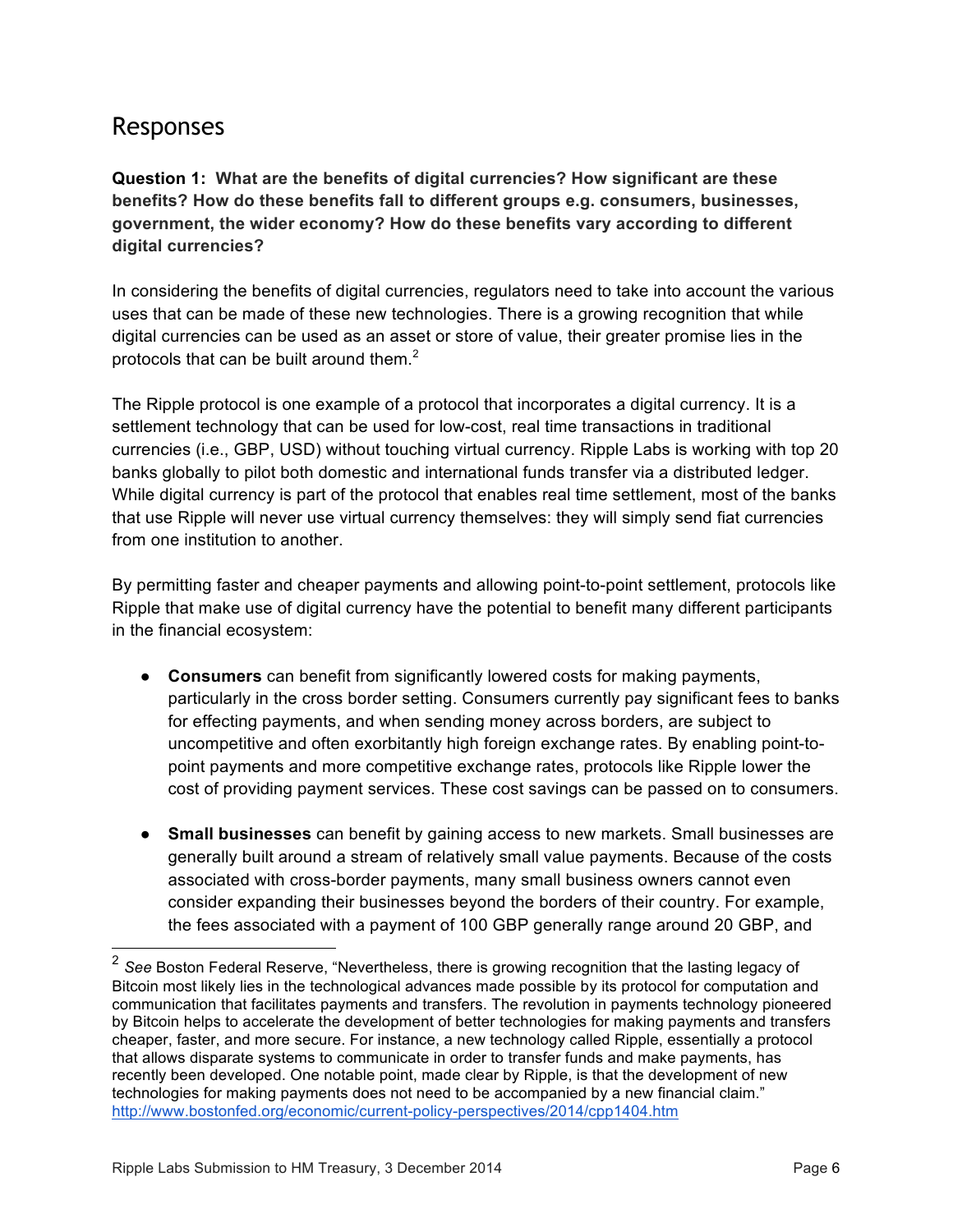often small businesses cannot access the favorable exchange rates available to larger corporations. This cost structure cuts small businesses off from access to the global economy and the vibrant and growing markets, which have spurred the growth of larger corporations around the world. By significantly lowering the cost of cross-border payments, protocols like Ripple allow small business owners to reach out to markets that were previously inaccessible.

- **Corporations** can benefit by having greater access to their own capital. Currently corporate treasurers must take into account the fact that a significant portion of their working capital is tied up in the payments process, particularly when funds are moving overseas. In the international context, funds settlement typically requires at least two days, and can take as much as eight to complete. By significantly reducing settlement time (the Ripple protocol provides funds settlement in approximately five seconds), payments-related protocols can free up corporate capital for more productive uses.
- **Small and Mid-Sized Banks** can benefit by having direct access to international payments without tying up large amounts of capital. Currently only the largest global banks have the infrastructure - known as the correspondent banking network - that permits them to send funds around the world. These banks require smaller banks to post significant amounts of capital in "nostro" and "vostro" accounts in order to have access to this global payments network. By permitting point-to-point settlement, protocols like Ripple permit smaller banks to make international payments directly, and without posting capital. Allowing more banks to participate in the international payments system should have the effect of increasing competition in this area of finance, lowering costs and potentially increasing economic activity generally.
- **Financial regulators** can benefit from the increased security and transparency provided by protocols like Ripple.

With respect to security, Ripple and similar protocols represent a significant advance over current systems. At their core, these protocols are a means of maintaining a ledger (or spreadsheet) that tracks ownership of funds. That ledger is maintained in a decentralized fashion, so copies of the ledger are maintained all over the world. This decentralization substantially enhances the security of the ledger in that there is no single computer - or even a single back-up system - that could be hacked in a way that would compromise the ledger's integrity.

With respect to transparency, point-to-point settlement means that payments can be traced directly, without the opacity of the current payment system, where payments may travel through a number of institutions before arriving at their destination. This opacity is particularly problematic in the context of international payments, where both sender and receiver may be unaware of how a payment is routed or even where it is at any given time in a payment process that stretches for several days. The existing opacity in international financial transactions has contributed to criminality globally. The friction in the existing system and difficulties associated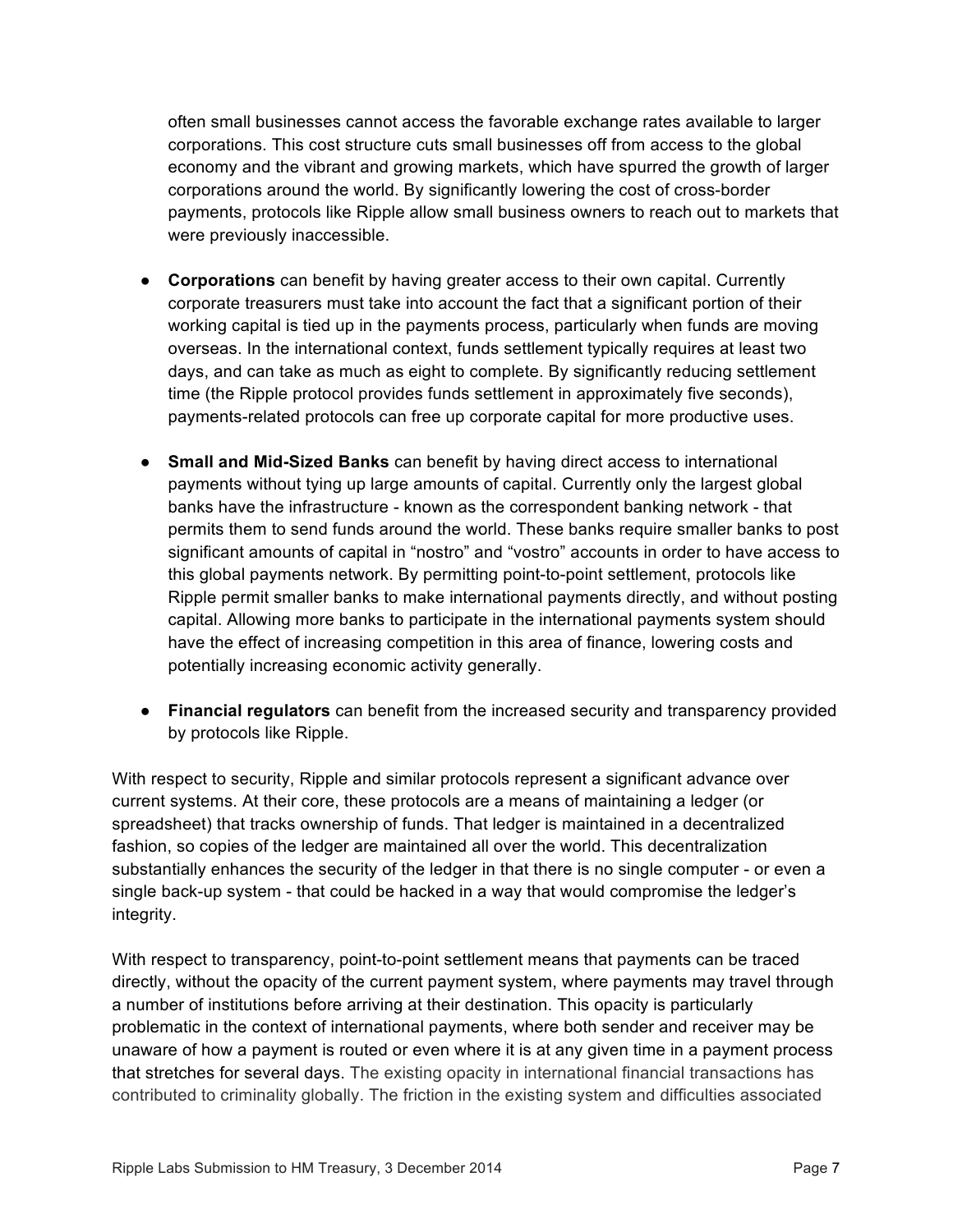with information sharing has made the fight against global crime a burden. By contrast, anyone can view the Ripple ledger and see a record of all activity historically, including exchanges and payments. This level of transparency makes it difficult to conceal illicit activities on the network, such as fraudulent payments and accounts that are hacked.

#### **Question 2: Should the government intervene to support the development and usage of digital currencies and related businesses and technologies in the UK, or maintain the status quo? If the government were to intervene, what action should it take?**

Our experience is that regulation around using a distributed ledger as a new, low cost payment rail is unclear and is a barrier to innovation. Banks see value in Ripple but are hesitant to move forward without clarity from regulators to test the new technology in a pilot phase.

Our view is that regulators could provide useful clarity and certainty by issuing specific guidance on how digital currency business should be regulated under existing regulations and should clearly distinguish between the various types of digital currency-related businesses. For example, businesses that hold funds for consumers or facilitate exchanges should be regulated far differently than those that simply build on or integrate digital currency technology. Banks and other financial services providers that already have a rigorous framework of systems and controls should be able to integrate a new settlement technology without the concern that doing so will subject them to additional regulation.

Moving forward, regulators should tailor any additional regulatory requirements for digital currency-related businesses to the specific risks they pose. While digital currencies do present specific risks, regulators should also take into account the risks that can be alleviated by using digital currency technology. For example, the Ripple protocol is a point-to-point technology that reduces counterparty risk and removes the settlement risk that is inherent in the current correspondent banking system.

The Ripple Ledger and other modern settlement technologies have significant advantages over the technologies on which banks, insurance companies and traditional money transmitters rely to move and track money. The definitions that the government ultimately adopts should not dissuade financial institutions from incorporating these technologies to reduce the risk and speed the movement of money.

An additional suggestion we have is that to support innovation, regulators consider a tiered regulatory scheme for digital currencies, which is in alignment with the government's current approach to risk based systems and beneficial to small service providers. Under such a scheme, smaller entrepreneurial companies could operate under a registration system, with lighter requirements than more established and larger players. Businesses operating above a certain threshold (in terms of risk and volume) could be required to obtain licenses to operate, with the full panoply of regulatory requirements, regular examinations and permissions.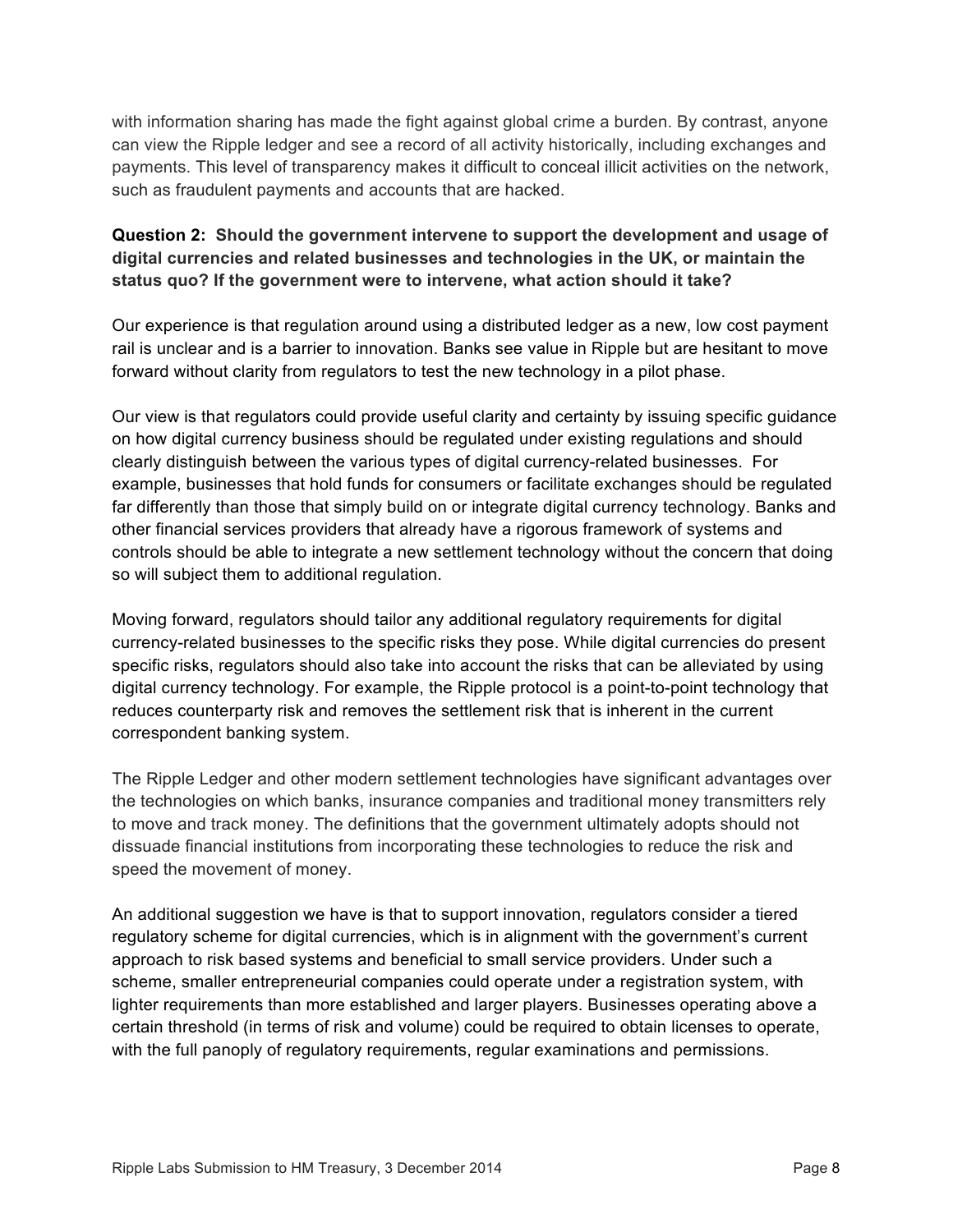**Question 3: If the government were to regulate digital currencies, which types of digital currency should be covered? Should it create a bespoke regulatory regime, or regulate through an existing national, European or international regime? For each option: what are the advantages and disadvantages? What are the possible unintended consequences (for instance, creating a barrier to entry due to compliance costs)?**

Ripple Labs believes that regulatory attention should be directed towards those virtual currencies that are digital assets, and that do not create a corresponding liability. Until the development of the Bitcoin technology, all other electronic forms of value were liabilities that required a counterparty to confirm their existence. The primary innovation that Bitcoin introduced was the ability to have an asset that could exist entirely in electronic form. The various virtual currencies that are assets and the protocols that have been built around them (Bitcoin, XRP, Litecoin and others) present a relatively consistent set of issues that can be addressed by a single regulatory framework.

Another consideration for governments seeking to regulate digital currencies is the fact that payments protocols have been built around these technologies. These protocols are essentially algorithms that enable digital or fiat currencies to change hands, electronically. They operate similarly to other Internet protocols, such as SMTP, which is the electronic standard for email transmission. As pure technologies, these protocols cannot themselves be regulated. However, the entities that make use of the protocols to buy, sell, or exchange those virtual or fiat currencies can be subject to regulation.

Harmonizing a global standard for digital currencies could provide clarity and an even playing field for technologists and companies that innovate using digital currencies. The current variation and lack of uniformity across jurisdictions creates significant uncertainty for digital currency businesses. In addition, as noted above, establishing a materiality threshold beneath which no regulation is needed would create a two-step regime with the first step having little friction.

#### **Question 4: Are there currently barriers to digital currency businesses setting up in the UK? If so, what are they?**

Two significant barriers have emerged for digital currency businesses. While there has been significant interest around digital currencies, the lack of clarity in the existing regulatory regime on its applications to digital currency businesses has caused hesitation on the part of companies looking to develop innovative technologies.

For example, some companies that build on the Ripple Protocol (also known as *gateways)* may apply for registration as a Money Services Business (MSB) with HM Revenue and Customs, while others may seek an e-money license from the Financial Conduct Authority (FCA) even though they provide similar consumer-facing services. The deciding factor in which license is required for such a business may be determined by which activities regulators are interested in overseeing. A customer may make a GBP deposit at a Ripple gateway and be issued a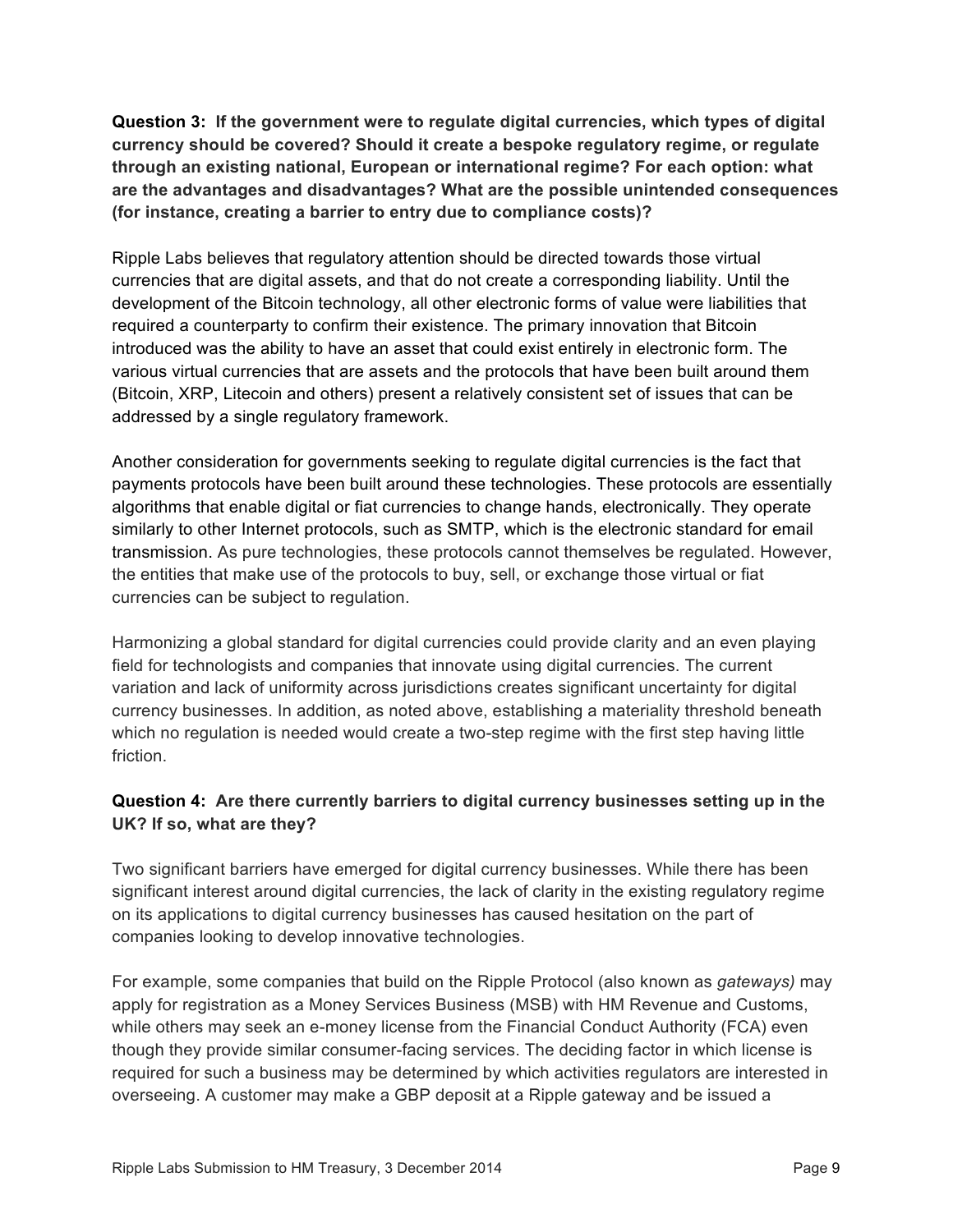corresponding balance in a digital wallet; there appears to be overlap with the definition of emoney issuance in such a scenario. That balance may then be converted into EUR through the Ripple protocol; conceivably the GBP issuing gateway may be viewed as a money exchanger. Ripple Labs would like to see the government clarify the applications of an MSB or e-money issuer to a virtual currency business as described in the example above. Because the Ripple ecosystem is strongly integrated with the fiat currency system, regulators may choose to view such businesses as e-money businesses.

Second, digital currency companies struggle to open business bank accounts due to the general lack of understanding and widespread risk sentiment shared by many banks. Regulators could do much to alleviate these concerns by articulating clear guidelines that would permit banks to assess the risks associated with particular digital currency businesses.

See also our response to Question 2, above.

#### **Question 5: What are the potential benefits of this distributed ledger technology? How significant are these benefits?**

The Ripple Ledger, the BlockChain and other modern settlement technologies have significant advantages over the technologies on which banks, insurance companies and traditional money transmitters rely to move and track money. Many digital currency technologies, including Ripple, have publicly available ledgers and other methods that make digital currency transactions more traceable than transactions occurring over conventional networks.

The Ripple ledger is interoperable, which permits closed systems to talk to each other, and allows visibility in to previously siloed information. A distributed ledger between two existing systems such as SEPA and Direct Entry (or the New Payments Platform), can facilitate seamless payment processing between the two systems and enable more efficient information sharing.

Adding efficiency to the global payment system improves commerce and reduces costs. Cryptocurrency technology has the ability to expand commerce and financial services to the people in the world who as of today are not able to access these services locally, let alone have access to international financial and commercial markets.

See also our response to Question 1, above.

#### **Question 6: What risks do digital currencies pose to users? How significant are these risks? How do these risks vary according to different digital currencies?**

It should be noted that many of the most significant risks posed by digital currencies arise when consumers engage with digital currencies as means of speculation. Digital currencies are not suitable as vehicles of speculation for consumers. Digital currencies can be subject to wide price fluctuations which means that short term losses as well as short term gains are likely to occur at times. Consumers can also be targets for scams which fraudsters take advantage along with the hype surrounding digital currencies to cheat people with fake opportunities. We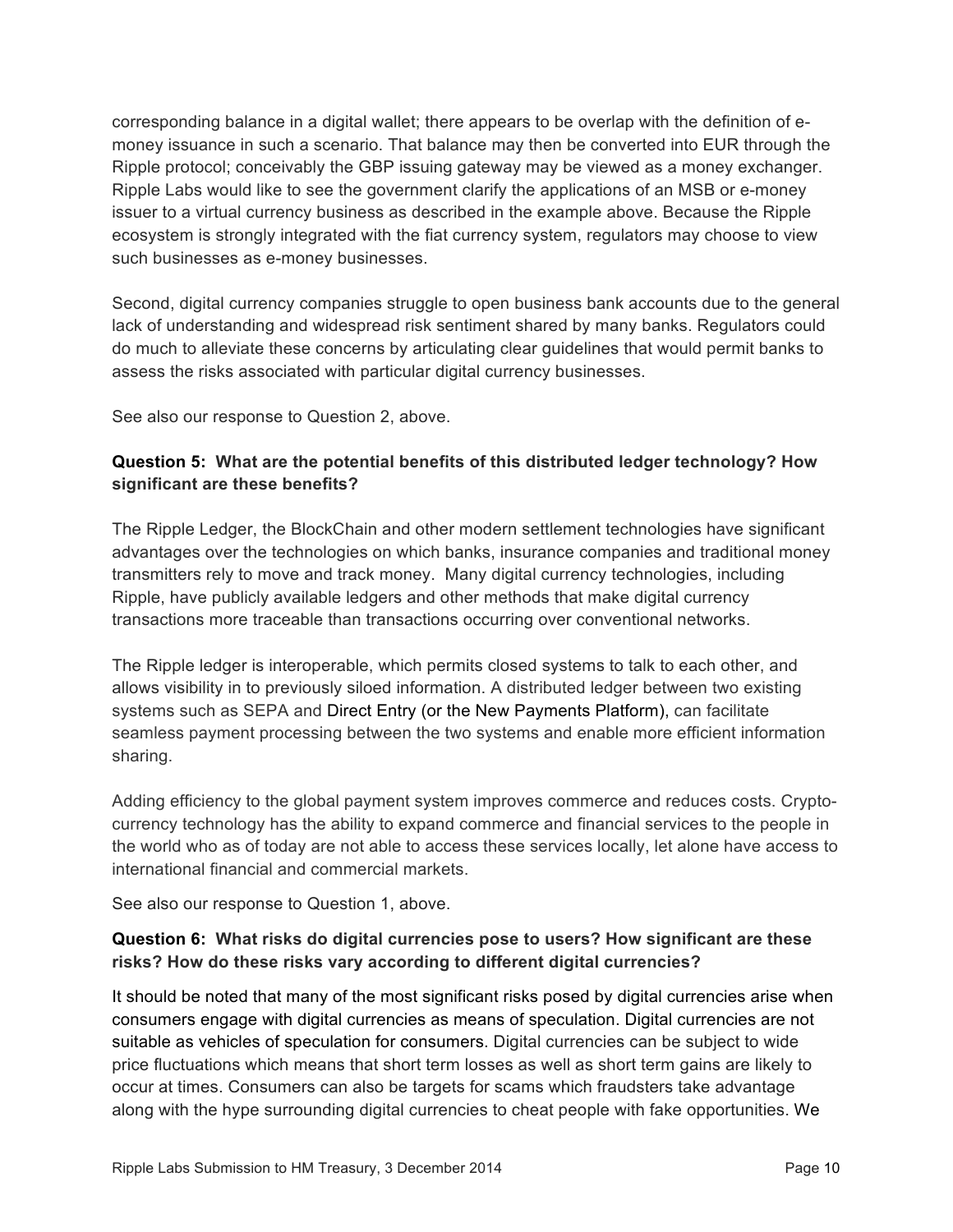think the best way for consumers to interact with digital currencies as a means of effecting payments. Consumers can have a wide variety of ways to do so, both within the traditional financial infrastructure and by making use of new financial products and services built on top of digital currency technology.

With respect to other risks posed by digital currencies that have been identified globally, account security, lack of fee disclosures and price volatility seem to be the most prominent. Some of the risks posed to consumers who buy and store digital currencies would also apply to users who store fiat currency digitally in a PayPal or bank account. Most of these concerns can be addressed by the businesses that interact directly with consumers, often through disclosure. In this regard, Ripple Labs has issued gateway bulletins notifying entrepreneurial businesses that incorporate the Ripple technology of consumer risks and how they can educate their users on these various risks.

A final and important risk factor presented by digital currencies is anonymity. Digital currencies have at times been promoted as a means of transacting anonymously. The fact that these currencies exist electronically and are quite traceable limits the extent to which they are genuinely anonymous; however, the risks posed by unchecked, anonymous transactions are clear, and represent another reason for regulatory engagement in this area.

#### **Question 7: Should the government intervene to address these risks, or maintain the status quo? What are the outcomes of taking no action? Would the market be able to address these risks itself?**

We believe that the government *should* create standards for digital currency businesses that address risks posed to consumers. As noted above, in devising a regulatory regime, regulators should tailor requirements to the specific risks posed by digital currencies. We believe that the government should seek to clarify the actual risks and opportunities presented by different digital currency businesses.

We also believe that digital currency businesses should implement best practices and be transparent about their terms of use and the protections they may provide its users. Suggested terms of use may include, as appropriate: (1) any fees charged to consumers, (2) contact information and address, (3) the business's dispute resolution process, (4) description of protection against unauthorized transactions, (5) efforts around privacy and security, (6) customer services, and (7) chargeback policy.

Eventually, we believe that the good actors will be distinguished from the bad actors in this space and it will be easier for users to detect fraudulent scams. A clear regulatory framework can support this process.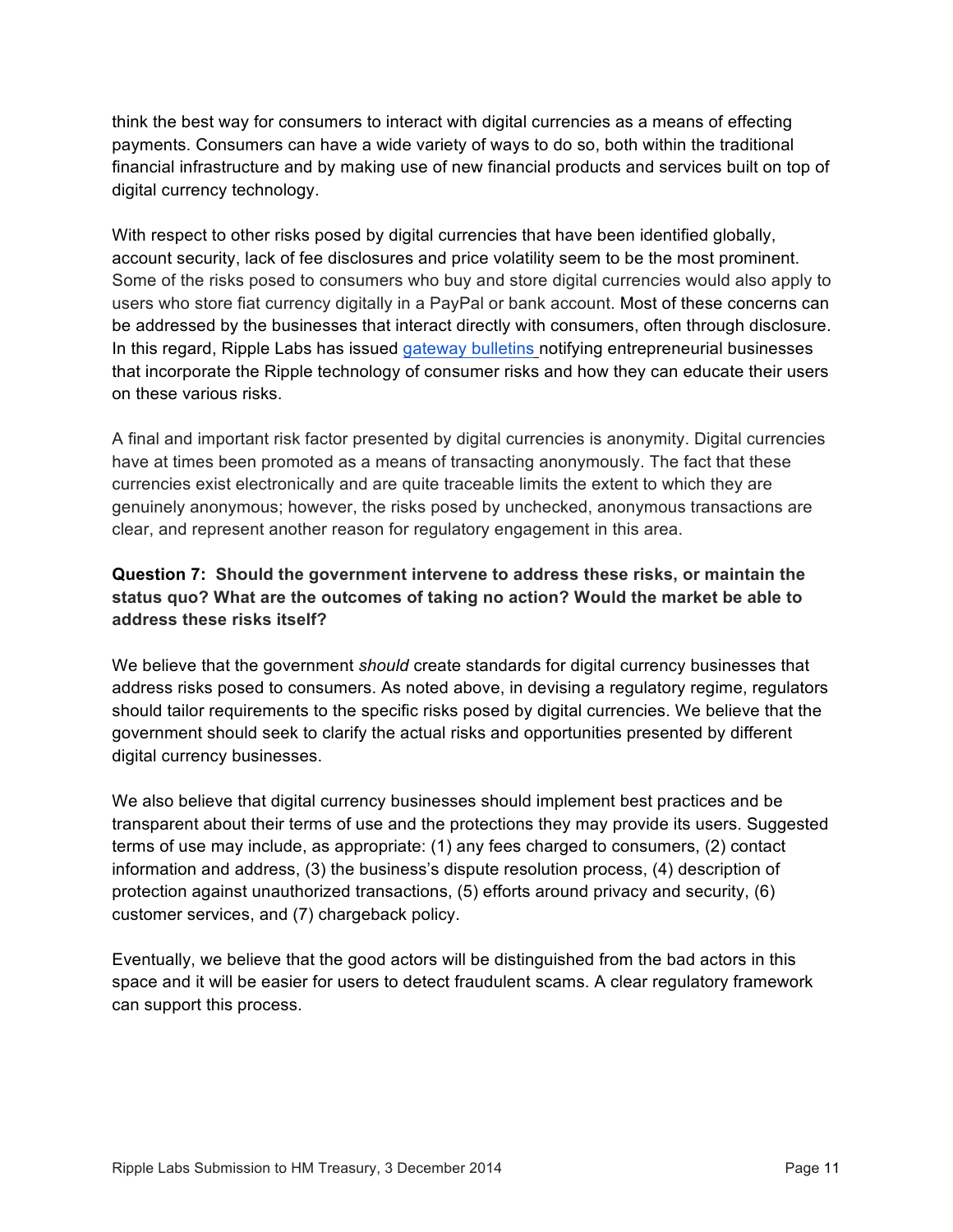**Question 8: Should the government regulate digital currencies to protect users? If so, should it create a bespoke regime, or regulate through an existing national, European or international regime? For each option: what are the advantages and disadvantages? What are possible unintended consequences (for instance, creating a barrier to entry due to compliance costs)? What other means could the government use to mitigate user detriment apart from regulation?** 

Please see our responses to questions 3, 4 and 7 above.

#### **Question 9: What are the crime risks associated with digital currencies? How significant are these risks? How do these risks vary according to different digital currencies?**

There is the concern that digital currencies such as XRP or Bitcoin can be targets for hackers or money laundering activities. These same concerns are present for any digital store of value. As technology evolves, companies will be able to advance their security measures to meet security threats. Ripple Labs has created risk tools that facilitate investigations related to suspicious activity. These tools assist us in detecting activity that is abnormal, investigating various activities, and filing reports with the appropriate agencies.

As noted above, the risk of anonymity also poses threats to the digital currency ecosystem. We believe that users buying, selling, sending or receiving digital currencies should be required to undergo KYC procedures if they trigger a pre-defined threshold.

#### **Question 10: Should the government intervene to address these risks, or maintain the status quo? What are the outcomes of taking no action?**

We believe that the government should take action to address the risks of financial crime by applying existing rules to digital currency businesses. For example, the rules on anti-money laundering and counter-terrorist financing (AML/CTF) can be applied to digital currency businesses based on the specific products they offer to ensure that companies are implementing policies to combat money laundering. We believe that these rules can apply to businesses without the need to undergo an expensive licensing process with the appropriate agency.

**Question 11: If the government were to take action to address the risks of financial crime, should it introduce regulation, or use other powers? If the government were to introduce regulation, should it create a bespoke regime, or regulate through an existing national, European or international regime?** 

**For each option: what are the advantages and disadvantages? What are possible unintended consequences (for instance, creating a barrier to entry due to compliance costs)? What has been the impact of FinCEN's decision in the USA on digital currencies?** 

Please see our response to question 11 above.